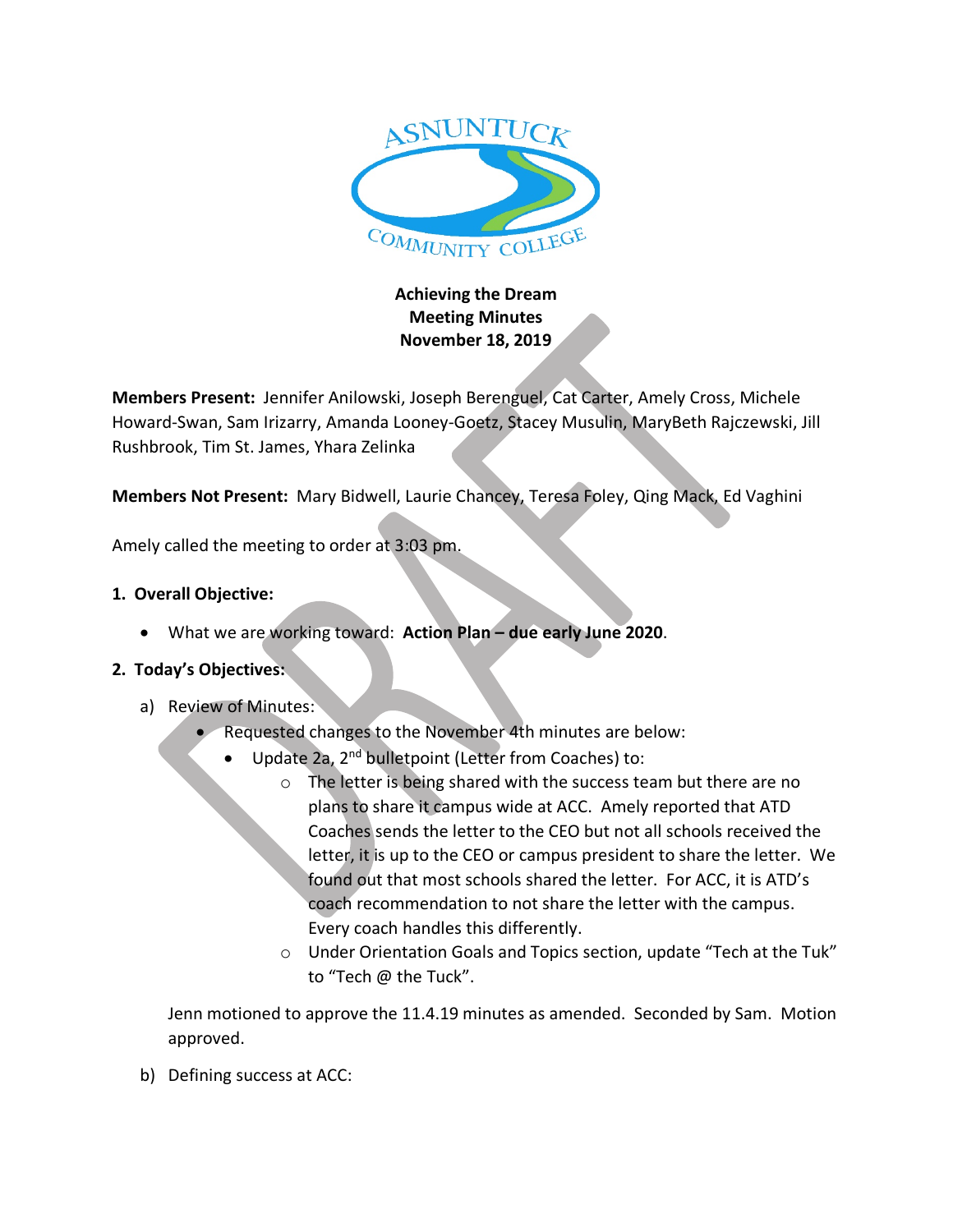- The hope is to narrow down the 3 statements further so that a survey can be created to bring to others for feedback.
- After much discussion, everyone agreed to narrow the draft statements down to 2 statements with changes. The 2 updated statements can be found below:
	- i. "Successful ACC students are…………"
		- 1. Empowered lifelong learners who develop the resilience, independence, interpersonal skills, and critical thinking needed to reach their individual goals and engage with and contribute to diverse communities.
		- 2. Empowered to achieve individual goals and develop critical thinking, interpersonal, and lifelong learning skills, as well as resiliency to face challenges, and a readiness to engage with and contribute to a diverse community.
- c) Holistic Student Supports Discovery Inventory Reports from the groups:
	- Advising & Planning a very detailed handout provided for discussion and key issues of the current design are below but not limited to:
		- i. Advising Structure
			- 1. Currently a hybrid structure with Faculty advisors and professional advisors through CASA. This is the ideal model, however, there are no registration holds for mandatory advising. The biggest issue is that there is no mandatory advising.
			- 2. Each full time advisor is in a dual role, therefore it is challenging to provide robust resources, programs, events and one on one appointments for those roles beyond covering registration advising.
			- 3. Professional advisors do not have offices, doors, or sufficient space to meet with students and have private conversations.
		- ii. Assignment of Advisors
			- 1. Many students have no idea who their faculty advisors are because they don't check emails. There isn't a defined system for introducing students to their advisors. Some advisors reach out through email and some through Starfish.
			- 2. There are no mandatory holds on campus need to put holds on registration and move towards a caseload model and mandatory advising to help eliminate the need for walk ins.
		- iii. Advising Policies
			- 1. Students are not required to meet with an advisor and there are no policies in place to encourage or require students to do so.
		- iv. Student Use of Advising –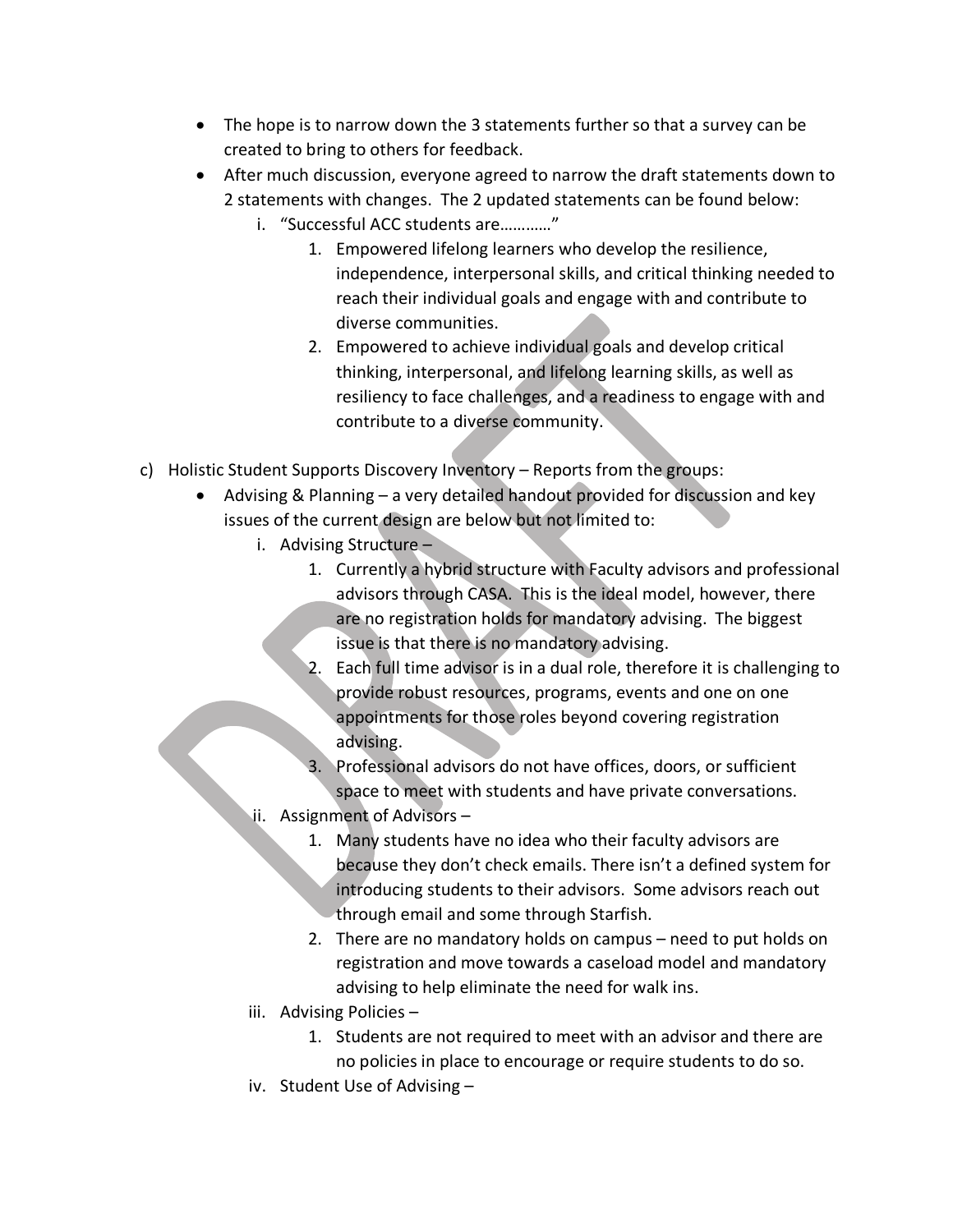- 1. Currently, info is available via online, on campus, on Starfish, at New Student Workshops, admissions packets and through email. Students can also utilize DegreeWorks and my.commnet.edu.
- 2. Oftentimes, students miss the info because advising, New Student Workshops and Orientation are not mandatory and they are not checking emails.
- 3. Many students confuse advising with registration and will wait until the last minute to sign up because the fee is due within 24 hours and they want to hold off payment as long as possible.
- v. Advising Sessions
	- 1. Advising is not mandatory, so it is dependent on when and how often students reach out. The sessions could run 5 minutes or it could be 50 minutes depending on the questions.
- vi. Advising for Student Groups
	- 1. CASA works with credit students newly admitted full and part time students. Students are encouraged to attend a New Student Workshop and Orientation but those are not required. When faculty advisors are off contract, students head to CASA because they are unable to meet with them. Advising issues include struggling with dual roles and managing new student walk in expectations that everything will be done in one day.
	- 2. Non credit students have a different process Continuing Education Program Specialists advise potential and current CE students about their program requirements.

vii. Academic and Career Planning –

- 1. Students are advised with program sheets for their specific majors. First semester coursework is mapped out and advisors talk about course sequencing for future semesters. For transfer students, there are events on campus like Transfer Tuesdays and a Transfer Fair. However, none of this is currently mandatory.
- viii. Definition and Roles
	- 1. Academic advising is a partnership between student and advisor that empowers students to reach academic, career and lifelong learning goals. Through an educational process, students learn to make informed decisions to optimize their academic experience.
	- 2. Skills to be successful include: (1) understanding of the mission of the community college, (2) excellent interpersonal and communication skills, highly approachable with proven student advocacy skills, (3) ability to work with a culturally and ethnically and diverse student population, (4) strong organizational and administrative skills with ability to manage projects to successful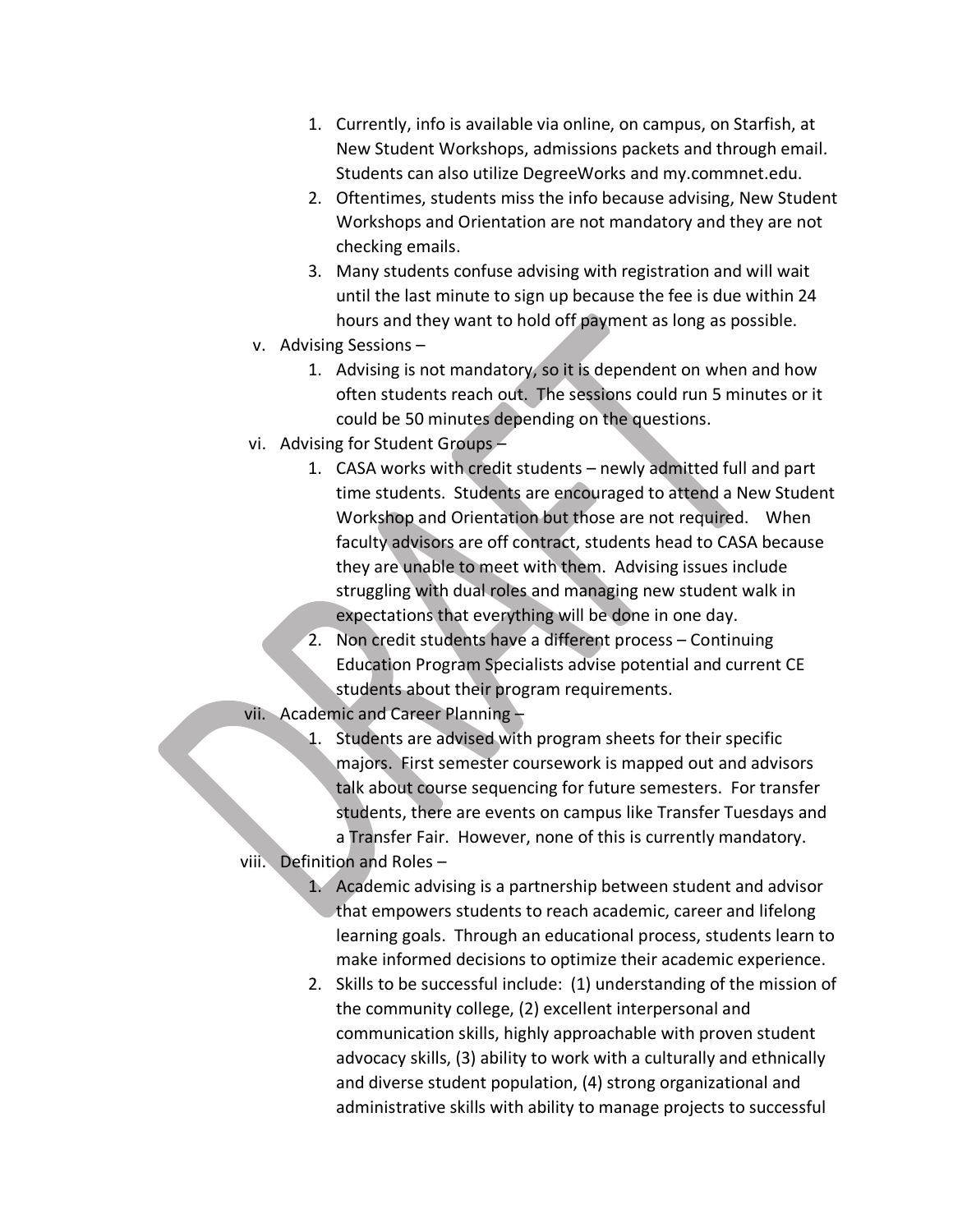completion, (5) ability to take initiative, work independently, and seek out resources as necessary, (6) ability to plan, lead, and facilitate both small and large scale events and workshops with groups, (7) ability to build and maintain relationships with students, faculty, staff, employers, and community members.

- 3. There is currently no evaluation process to know how effective advisors are in their dual roles.
- ix. Training and Collaboration
	- 1. There is not currently a specific training or professional development program for advisors at ACC but every year there is an opportunity for a one-off professional development through several avenues where participation is strongly encouraged.
	- 2. There has not been a lot of collaboration across student services, but in the fall, Advising and Admissions started to work together to update the New Student Workshop format. There is a need for more faculty/staff advising professional development collaboration.
- x. Challenges
	- 1. The biggest challenge for students involves the structure of advising on campus. Many students are late to sign up for courses and don't check their campus emails so will miss communication from their faculty advisor. They then go to CASA for advising because their faculty advisors are off contract or unavailable to help.
	- 2. The biggest challenge for advisors include space and resources there is currently no privacy and the current space presents a huge problem for adequately advising students.
	- 3. Tim asked for clarification regarding the phrase campus buy in  $$ this refers to support for items like holds, more advisors, resources, and software.
	- 4. MaryBeth provided some faculty perspective and stated it may be difficult to fit students into the schedule if they had to meet with all.
- Student Financial Security a very detailed handout provided for discussion and key issues of the current design are below but not limited to:
	- i. Financial Education and Coaching
		- 1. Financial Aid prefers students to complete their FAFSA by June 1<sup>st</sup> but that does not always happen. The majority of students complete the FAFSA in August just before classes start. Students do not complete their FAFSA in a timely manner.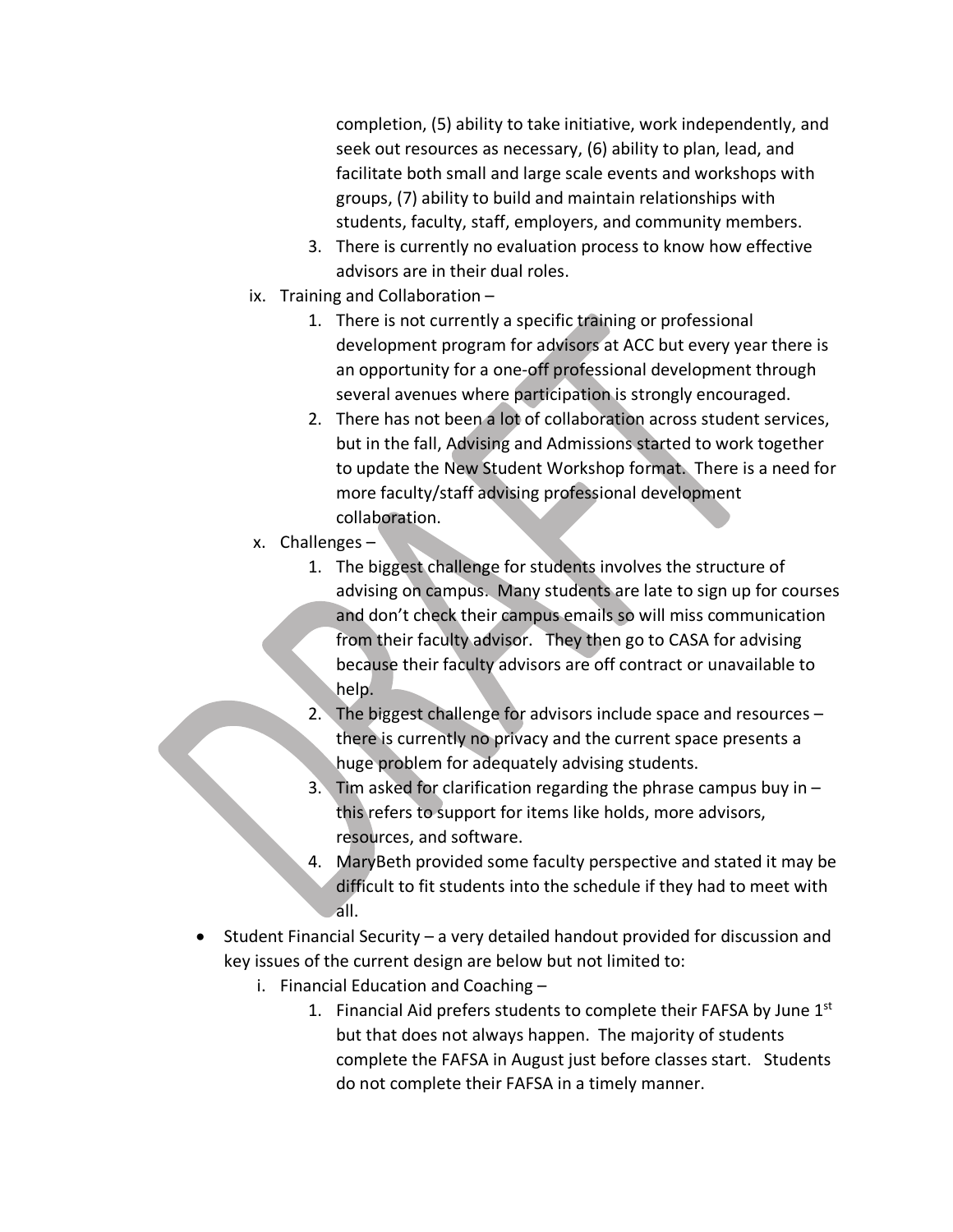- 2. Students come into Financial Aid and always end up asking for advising advice.
- 3. Financial education is embedded into Open House and FYE courses but not the New Student Orientation.
- 4. There is 1 on 1 FAFSA support available but need more staff and more office hours.
- ii. Food and Clothing Pantries
	- 1. The college has a food pantry but there is lack of awareness regarding the services offered by the pantry.
	- 2. There is currently no strategy to proactively identify students who need services.
- iii. Emergency Aid
	- 1. The SGA has \$1,000 to \$1,500 available for students per semester. Funds can be used for rent, gas, books, and items outside of academic support. There is a one time limit of \$200 per student. The biggest issue is lack of awareness of the resources available to students. There is currently no protocol in place to identify students who need these services and to track their use. More work is needed by the team because there is lack of information available.
- iv. Other Financial Supports
	- 1. A Wellness Center is in the works for ACC (timing is TBD at this time) to have a one stop shop for nonacademic wraparound services and financial support. Some of the services will include healthcare, mental healthcare, dental care, addiction counseling, food insecurity services, housing insecurity services, health insurance enrollment, SNAP counseling, WIC counseling, winter clothing, energy assistance, legal aid services, and educational resources for children.
- d) Subcommittees Report:
	- Data Team:
		- i. Due to meeting time limit, the group was not able to review and discuss this portion of the meeting. Jill asked everyone to review the summary and graphs Teresa provided for any other trends and come prepared to the next meeting for discussion.
	- Communications Team:
		- i. Jenn received about 50% committee response. Please let Jenn know the standing committees you are currently on if you have not done so.